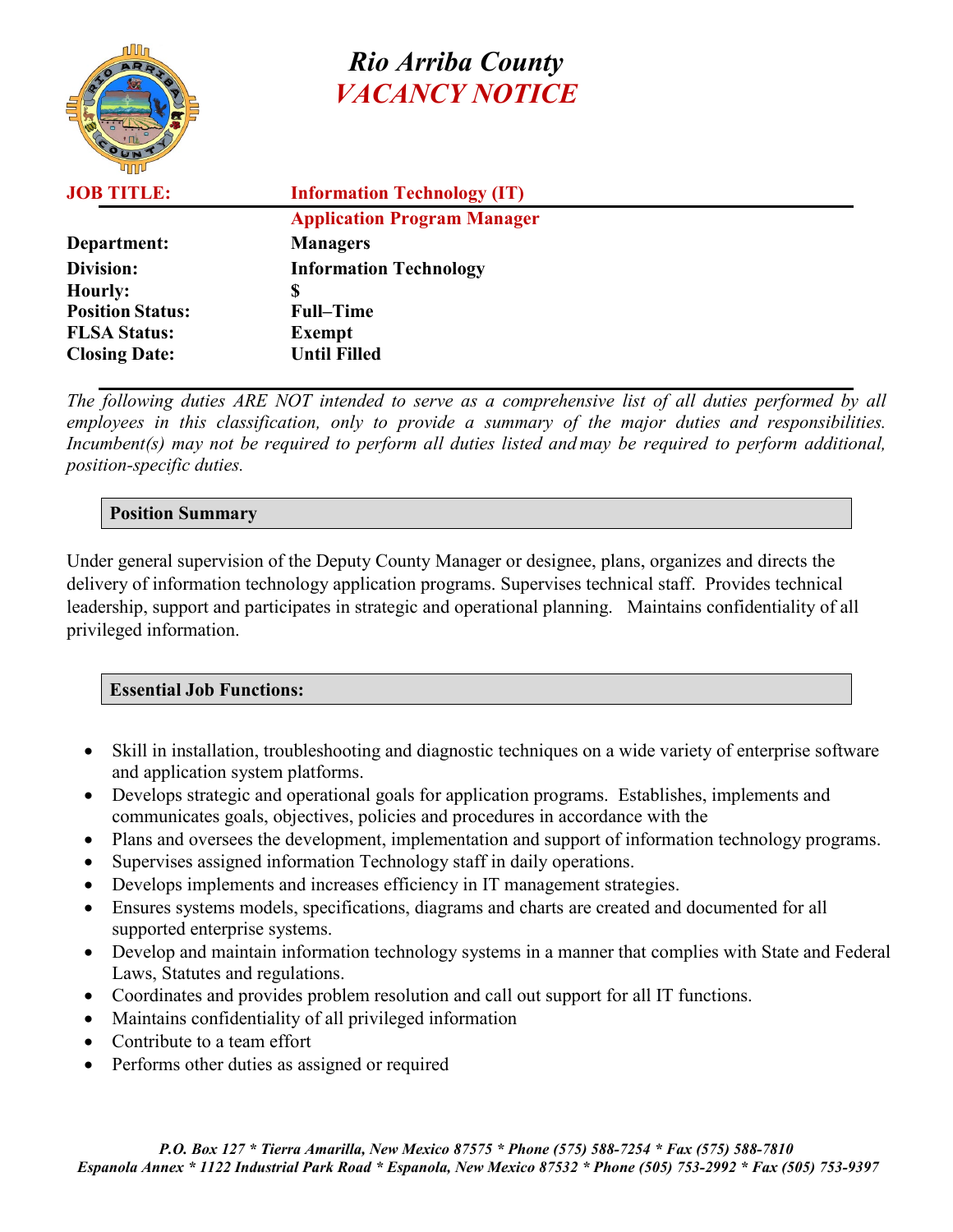- Knowledge of information technology as it applies to public sector or public safety enterprise.
- Knowledgeable of public and business administration principles:
- Knowledge of the fundamentals of supervision and the ability to coordinate and supervise staff, provide leadership and direction.
- Knowledge of operating systems, software and application systems, and technology infrastructure.
- Knowledge of programming languages, database tools, reporting analysis and design, software selection and implementation.
- Knowledge of security systems with respect to applications, procedures and techniques.
- Knowledge of Generally Accepted Recordkeeping Principles (GARP)
- Knowledge of finance, accounting, budgeting and cost control procedures.
- Skilled at interpersonal communications
- Skilled at troubleshooting and diagnostics on a wide variety of software platforms
- Ability to effectively participate in preparing and administering budgets that include software and application systems.
- Ability to interpret complex data and evaluate independent studies and results.
- Ability to establish and maintain professional relationships with individuals of varying social and cultural backgrounds and with co-workers at all levels.
- Ability to act in an independent and conscientious manner using sound judgment
- Strong communication and organizational skills

## **Minimum Qualifications**

- Associate's Degree from an accredited college or university in Computer Science, Information Technology, Management Information Systems or related technical field and three (3) years' experience in Information Technology to include experience with project management.
- Any combination of education from an accredited college or university in a related technical field and /or direct work experience in this occupation totaling eight (8) year may substitute for the required educational experience.
- Certifications in Information Systems Integration, Programing and or Web/Application Security, development or administration can substitute for education and experience. Experience time will be considered on an individual basis.
- Successful completion of thorough background investigation, may including FBI fingerprint check. Must not have been convicted of a felony.
- Shall be able to maintain a valid New Mexico driver's license or obtain one within one (1) month of hire.

## **Recommended Qualifications:**

- Bachelor's Degree from an accredited college or university in Computer Science, Information Technology, Management Information Systems, Web Application Development or releated technical field.
- Any combination of education from an accredited college or university in a related technical field and/or direct work experience in this occupation totaling eight (8) years may substitute for the required educational experience.
- Five (5) years' experience in Information Technology to include experience with project management and or information Systems Integration with two (2) years' supervisory experience.
- Any combination of education from an accredited college or university in a related technical field and/or direct work experience in this occupation totaling eight (8) years may substitute for the required educational experience.